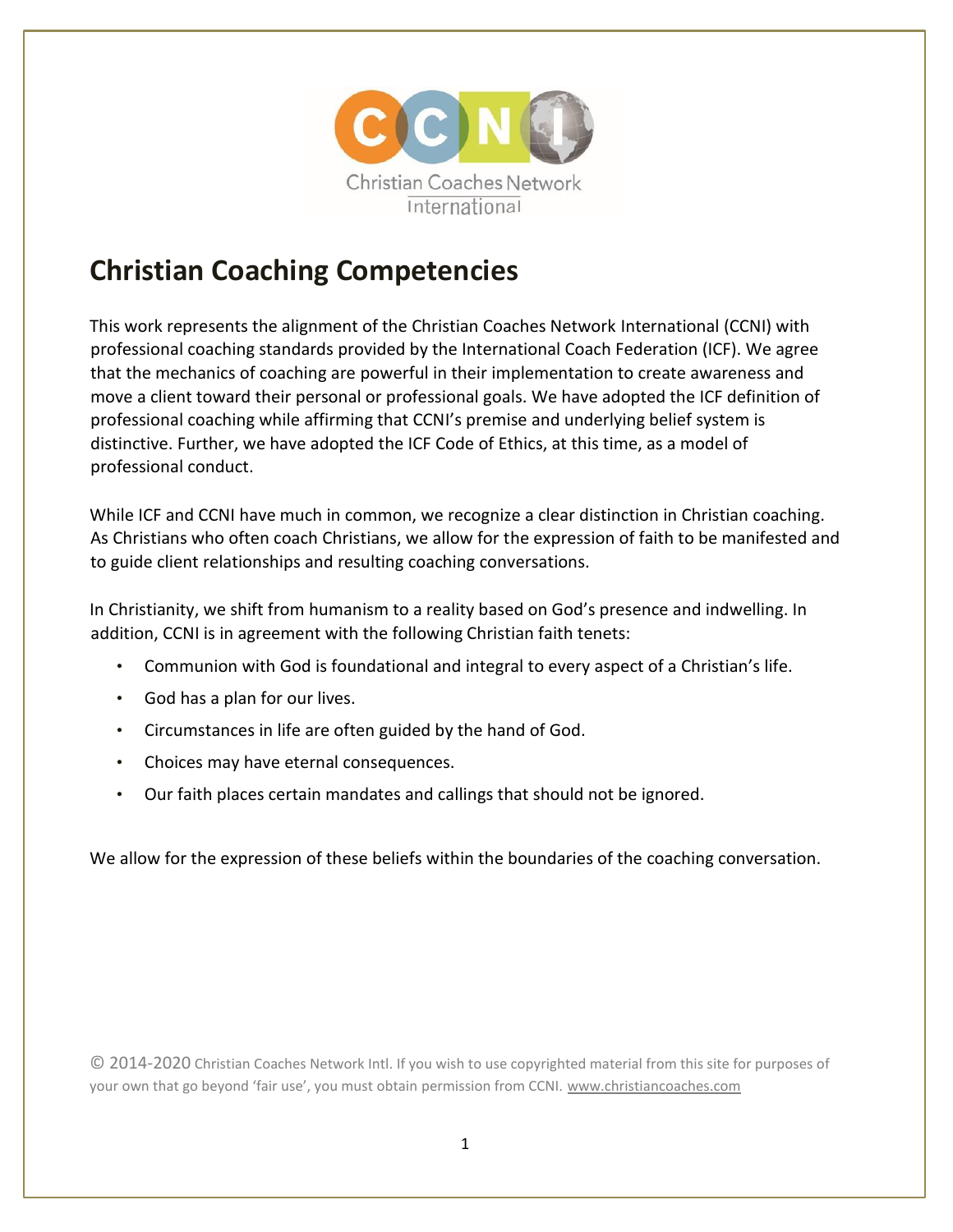# **ICF Competency #1 - Demonstrates Ethical Practice**

Understands and consistently applies coaching ethics and standards of coaching

- 1. Demonstrates personal integrity and honesty in interactions with clients, sponsors and relevant stakeholders
- 2. Is sensitive to clients' identity, environment, experiences, values and beliefs
- 3. Uses language appropriate and respectful to clients, sponsors and relevant stakeholders
- 4. Abides by the ICF Code of Ethics and upholds the Core Values (Integrity, Excellence, Collaboration, Respect).
- 5. Maintains confidentiality with client information per stakeholder agreements and pertinent laws
- 6. Maintains the distinctions between coaching, consulting, psychotherapy and other support professions
- 7. Refers clients to other support professionals, as appropriate

#### **Christian Coaching Application**

Professional ethics compares the needs of the professional with the needs of the client and determines what is ethical or unethical. Ethics for the Christian transcends professional ethics to that of morality based on scripture. Therefore, what might be deemed ethical conduct in a professional sense may be unethical from a biblical perspective.

The Bible is replete with moral direction and guidance (2 Tim. 3:16-17), the foundation of which is primarily love for God and secondarily love for others (Matt. 22:37-40). Christians recognize that our responsibilities as professionals may have eternal consequences, and we should conduct business with an eternal perspective in mind (Eccl. 12:13).

Please refer to the CCNI [Code of Ethics](https://christiancoaches.com/wp-content/uploads/2017/09/CCNI-Code-of-Ethics.pdf) for specific guidelines.

- a. Understands and follows all CCNI Ethical Guidelines.
- b. Understands and follows all ICF, or other credentialing agency guidelines when such credentials are held.
- c. Uses the appropriate code of ethics to solve dilemmas. When warranted, uses an ethical decision-making model to help guide decisions.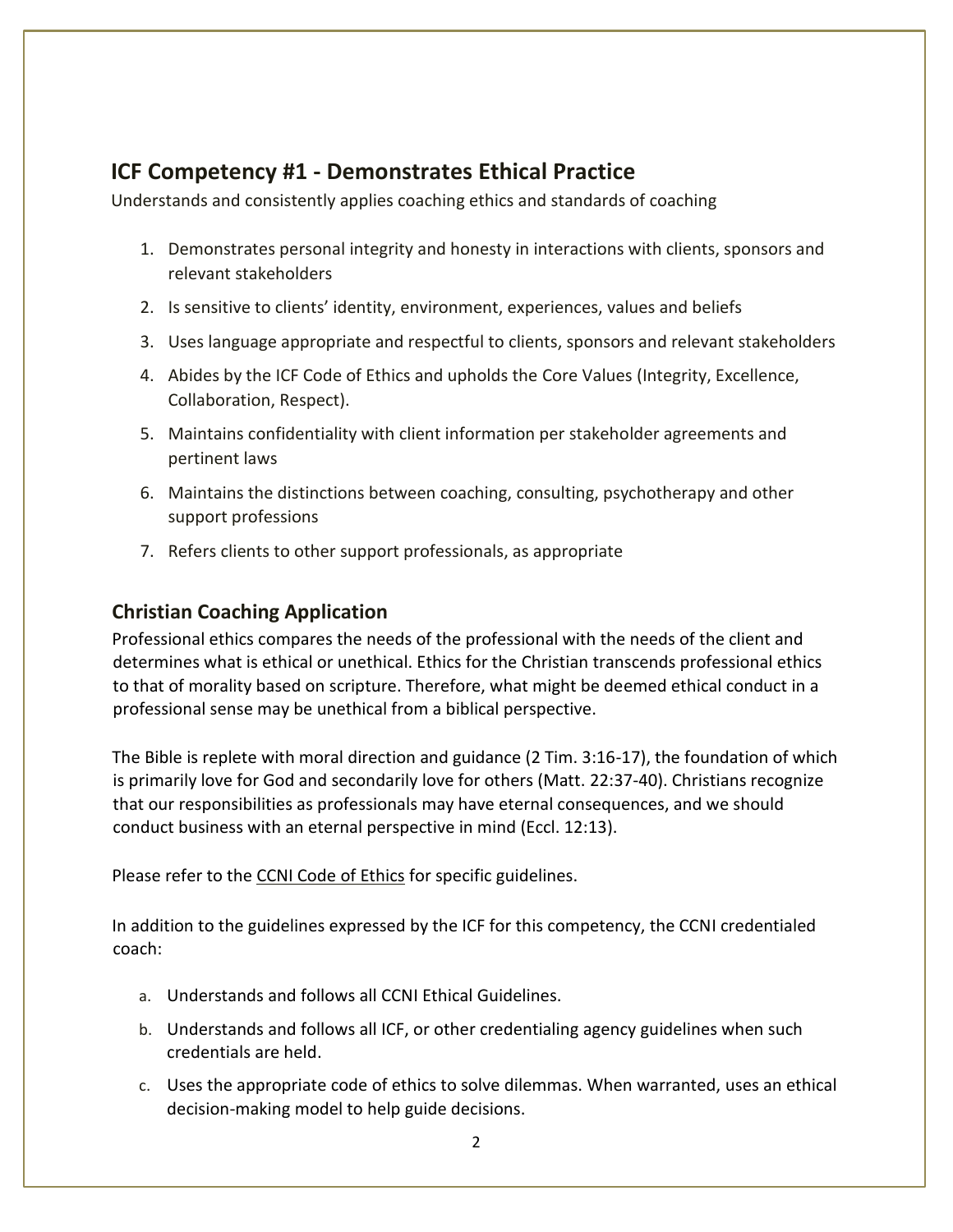d. Understands that a violation of the CCNI code of ethics is subject to review by the CCNI Ethics Review Board.

## **ICF Competency #2 - Embodies A Coaching Mindset**

Develops and maintains a mindset that is open, curious, flexible and client-centered

- 1. Acknowledges that clients are responsible for their own choices
- 2. Engages in ongoing learning and development as a coach
- 3. Develops an ongoing reflective practice to enhance one's coaching
- 4. Remains aware of and open to the influence of context and culture on self and others
- 5. Uses awareness of self and one's intuition to benefit clients
- 6. Develops and maintains the ability to regulate one's emotions
- 7. Mentally and emotionally prepares for sessions
- 8. Seeks help from outside sources when necessary

#### **Christian Coaching Application**

This competency embraces the essence of what it means to be a coach. CCNI coaches maintain a mindset of openness, curiosity, flexibility, and client-centeredness. Coaches are open to what God is doing in their own lives, is curious to learn what the Holy Spirit is teaching, and is flexible in moving in the way God is leading. The Christian coach takes responsibility for their own spiritual development - seeking to always be growing and maturing in their faith. The Christian coach is committed to the good of their clients and trusts God to bring that about. The coach commits to pray for the clients in preparation for each session and for their good throughout the coaching relationship.

- a. Is respectful of the client's right not to have spiritual references incorporated into the coaching session. When included, however, the coach offers to understand the client's perspective of what God is doing in the client's life in order to support that work.
- b. Stays receptive and inquisitive instead of reverting to forms of ministry, preaching, mentoring, pastoring, advising or consulting.
- c. Does not allow genuine concern for client to translate into proselytizing (preaching).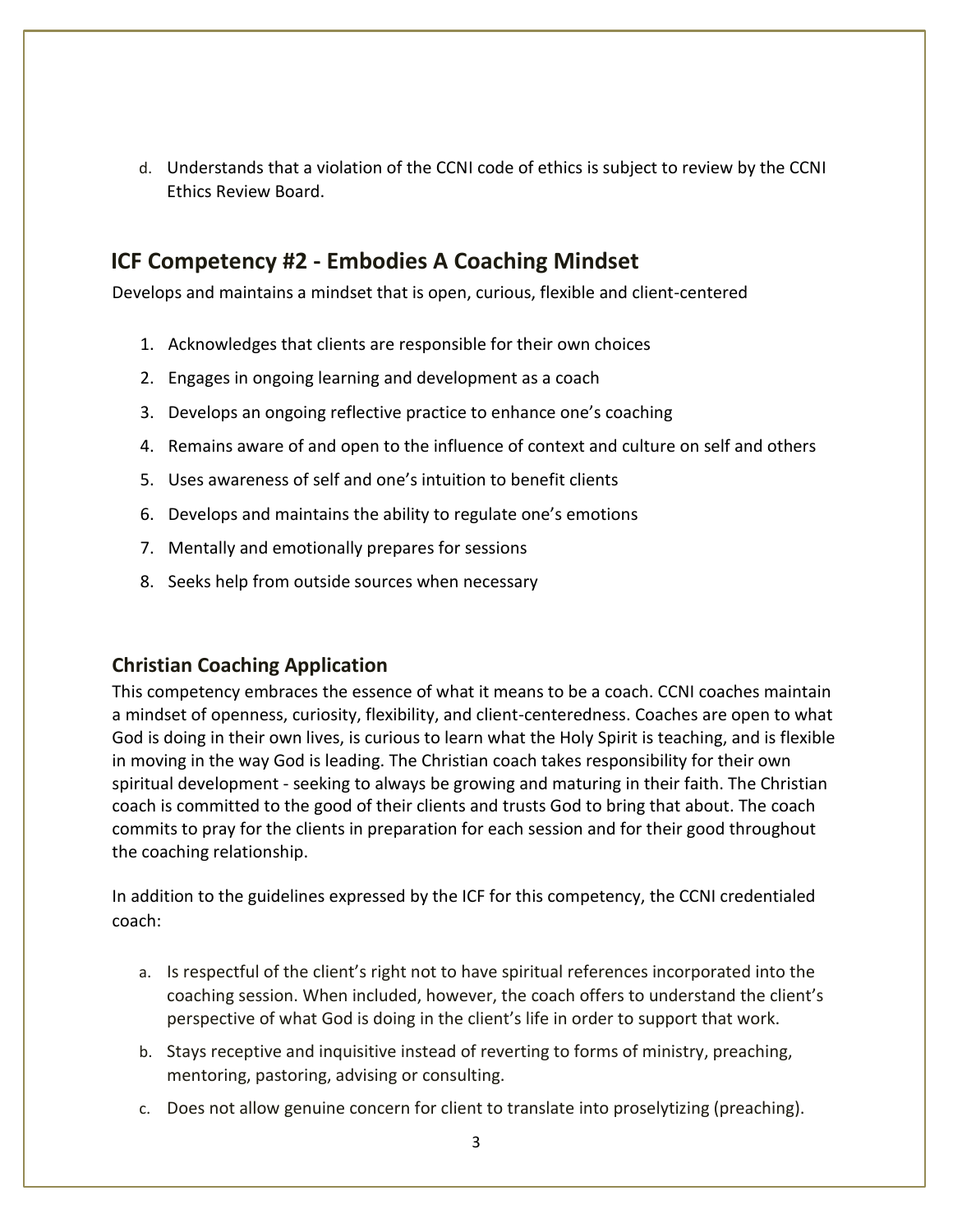- d. Shows up in a completely collaborative way, never as competitors, convincers, or cajolers; there is comfortable differing with clients on core matters of faith and belief, resisting the pull to agree as well as the pull to express disagreement.
- e. Maintains a positive and inquisitive view and remains hopeful in the client's potential in Christ.
- f. Does not leverage questions to lead the client toward the coach's view of what God wants for them.
- g. Trusts God's providence and timing and recognizes that it is God's purview to convict, not the coach's.
- h. Bases questions on what is heard from the client and from the Holy Spirit.

# **ICF Competency #3 - Establishes and Maintains Agreements**

Partners with the client and relevant stakeholders to create clear agreements about the coaching relationship, process, plans and goals. Establishes agreements for the overall coaching engagement as well as those for each coaching session.

- 1. Explains what coaching is and is not and describes the process to the client and relevant stakeholders
- 2. Reaches agreement about what is and is not appropriate in the relationship, what is and is not being offered, and the responsibilities of the client and relevant stakeholders
- 3. Reaches agreement about the guidelines and specific parameters of the coaching relationship such as logistics, fees, scheduling, duration, termination, confidentiality and inclusion of others
- 4. Partners with the client and relevant stakeholders to establish an overall coaching plan and goals
- 5. Partners with the client to determine client-coach compatibility
- 6. Partners with the client to identify or reconfirm what they want to accomplish in the session
- 7. Partners with the client to define what the client believes they need to address or resolve to achieve what they want to accomplish in the session
- 8. Partners with the client to define or reconfirm measures of success for what the client wants to accomplish in the coaching engagement or individual session
- 9. Partners with the client to manage the time and focus of the session
- 10. Continues coaching in the direction of the client's desired outcome unless the client indicates otherwise
- 11. Partners with the client to end the coaching relationship in a way that honors the experience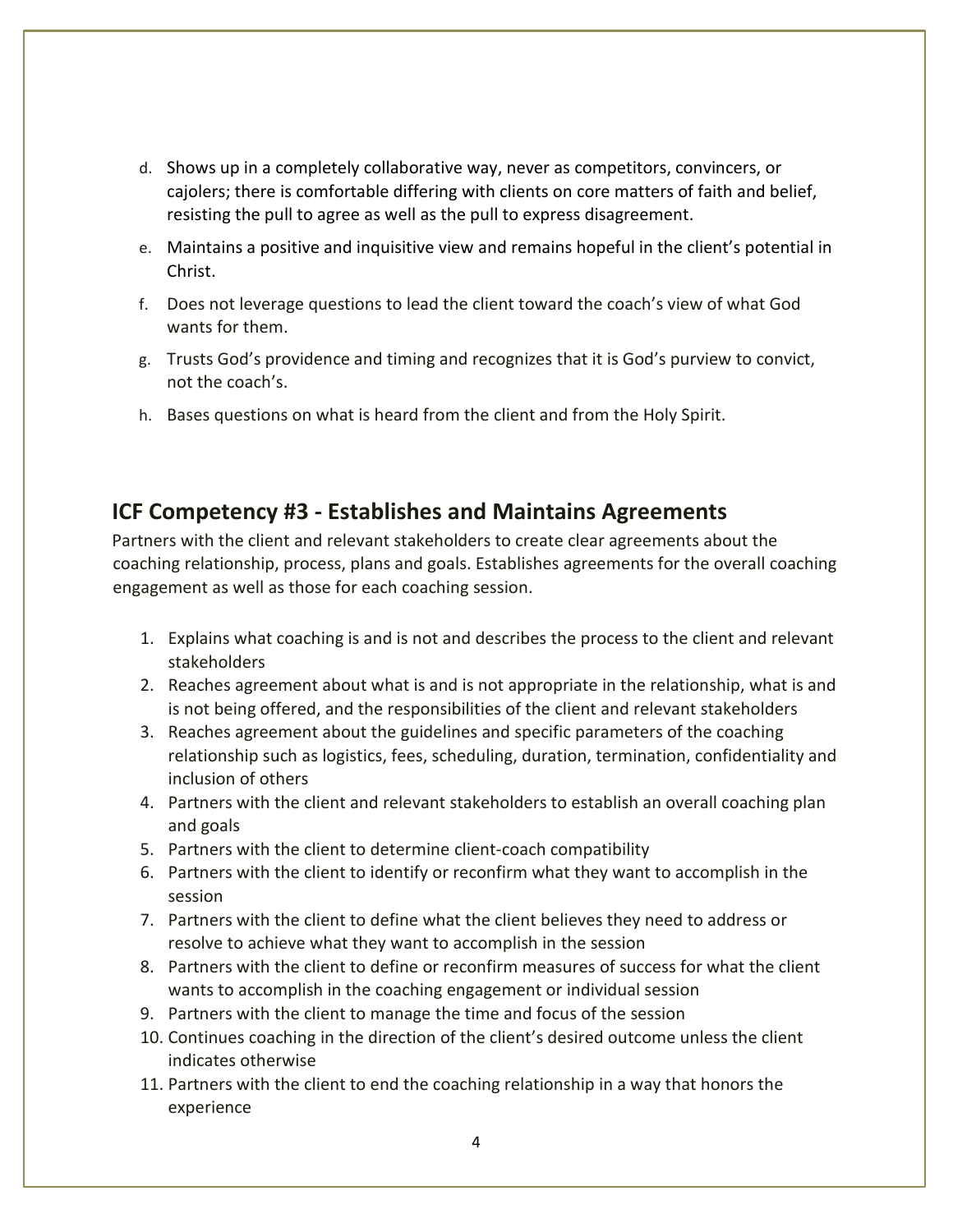### **Christian Coaching Application**

The emphasis of this competency is a clearly articulated agreement that performs two primary functions: It establishes the boundaries and guides the expectations of the coaching relationship as a whole. It also sets the framework for each coaching conversation.

From a biblical perspective, an agreement between two parties has been historically referred to as a covenant during which God was solemnly called upon to witness the transaction (Gen. 31:50). While the emphasis on God's presence as a witness has diminished, the spirit of "covenant" remains, upholding the integrity of our pledge to act in the best interest of our client.

Therefore, as we enter into agreement with clients, we pay careful attention to the needs and expectations of the client, give full disclosure of our faith, and explore the client's assumptions or concerns. At the same time, we assess our professional ability and internal value system and how these might support or hinder the client relationship. The ultimate goal for the coach is to fully stand for our clients in a way that supports their growth without compromising the tenets of our faith (Prov. 22:29; 22:21).

In addition to the guidelines expressed by the ICF for this competency, the CCNI credentialed coach:

- a. Establishes the "rules of engagement" for the coaching relationship addressing matters of faith as they relate to the overall coaching agreement as well as to the individual coaching sessions.
- b. Is comfortable referencing the client's relationship to God and to his call and plan for the client.
- c. Contracts with client to choose if, when, and how they would like to incorporate prayer into the session.
- d. Requests permission of client to explore possible connections between topics and faith elements that can be considered during coaching conversation.

#### Possible Questions

- How does faith play a role in your life? What role does it not play?
- Who in your life warns you of pitfalls and places of growth in Christian practice?
- What areas of spiritual growth are you most interested in?
- In what way do you want to be held accountable to yourself and your Christian walk?  $\mathbb D$ Give me an idea of how you want me to support you in areas of faith?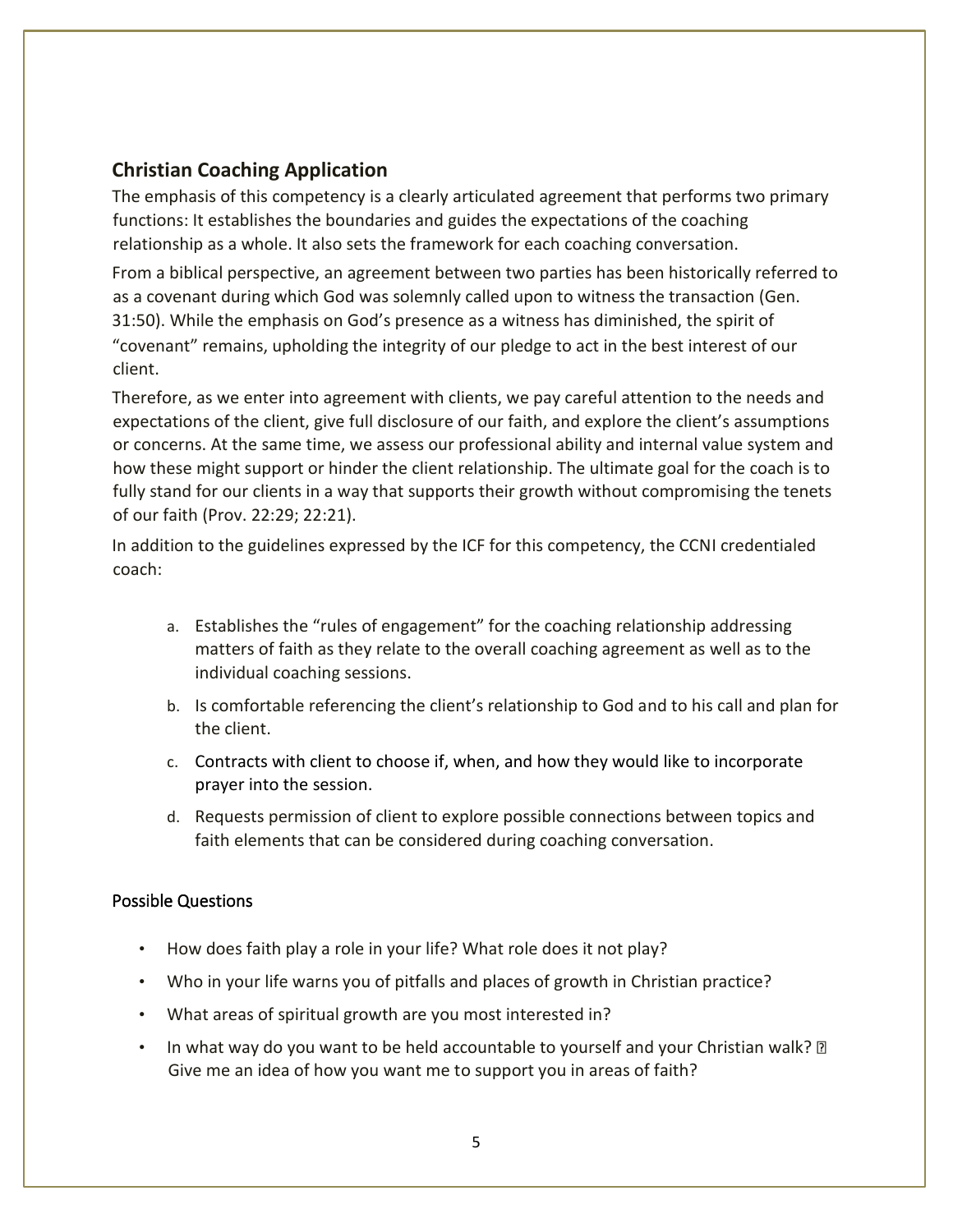• What faith elements might be important to consider in connection with this session's topic focus?

# **ICF Competency #4 - Cultivates Trust and Safety**

Partners with the client to create a safe, supportive environment that allows the client to share freely. Maintains a relationship of mutual respect and trust.

- 1. Seeks to understand the client within their context which may include their identity, environment, experiences, values and beliefs
- 2. Demonstrates respect for the client's identity, perceptions, style and language and adapts one's coaching to the client
- 3. Acknowledges and respects the client's unique talents, insights and work in the coaching process
- 4. Shows support, empathy and concern for the client
- 5. Acknowledges and supports the client's expression of feelings, perceptions, concerns, beliefs and suggestions
- 6. Demonstrates openness and transparency as a way to display vulnerability and build trust with the client

### **Christian Coaching Application**

The emphasis of this competency is the coach's ability to create an atmosphere of trust that will enable the client to explore session topics, focuses and goals without judgment. Undergirding this competency is the assumption that the client has the capacity to discover and reach their potential provided they have been offered a safe environment. The term "unconditional positive regard" supports this notion. Unconditional positive regard is the total acceptance of another and is a prerequisite to establishing the trusting environment for the client.

Christian coaches offer a supportive environment that fosters a deep-abiding trust, but it is not assumed that the client will reach full potential without God's influence. Trust and safety are communicated when the coach fully respects the client's journey and the pace at which God is working with them.

Our efforts in providing a trusting and supportive environment model God's interest and care. Jesus invested considerable attention on the individual. The Holy Spirit is portrayed as "one who comes alongside" for the purpose of encouragement and instruction (John 14:6; Acts 4:31). The attributes necessary to foster trust are realized in the full expressions of the attributes of faith, hope and love (1 Cor. 13:1-13).

Not only do we provide a trusting relationship in which the client can explore without judgment, but we also place a high level of trust in God and invite Him into the coaching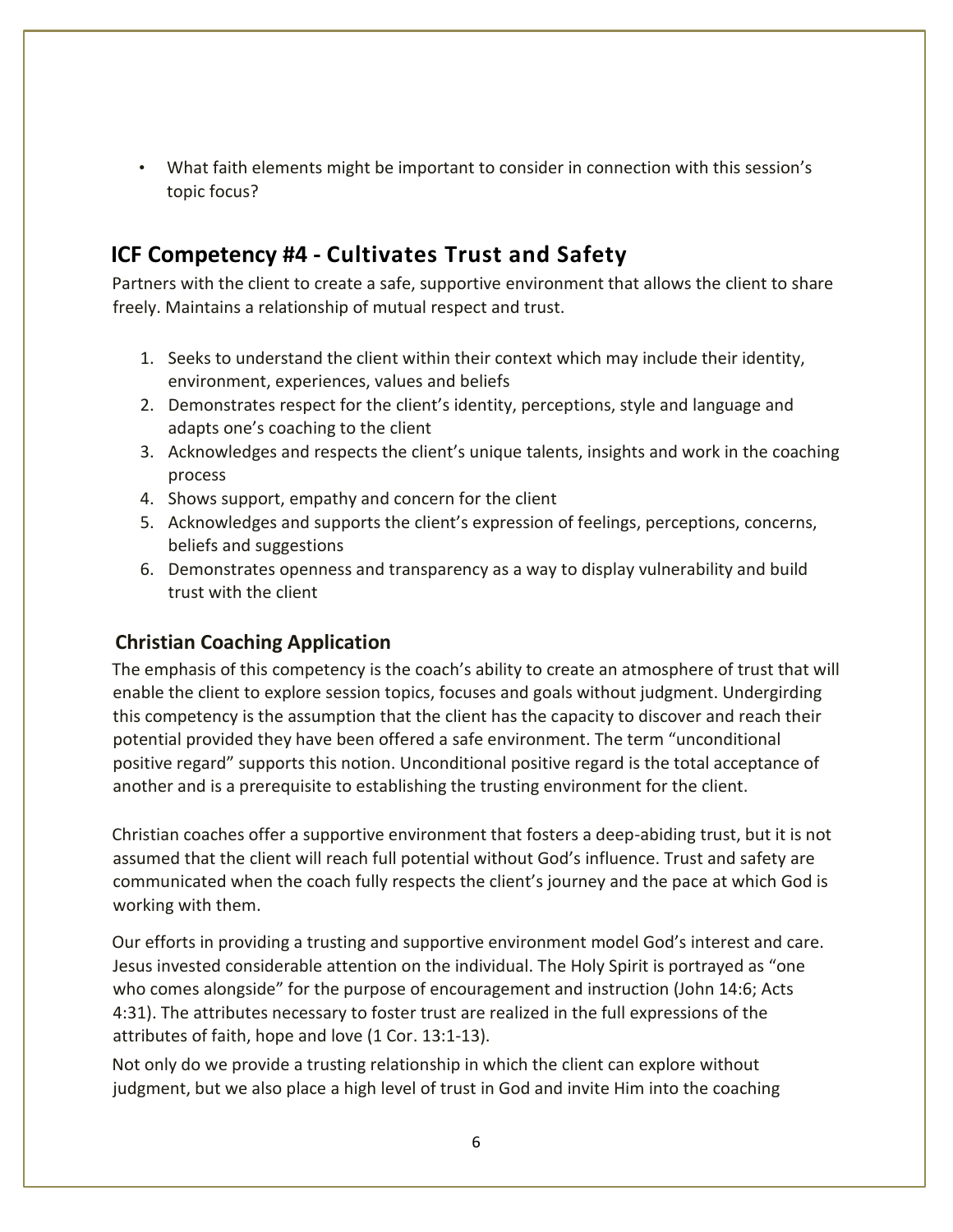conversation. The coach realizes that God is involved in the coaching process and is standing for both the client and the coach.

In addition to the guidelines expressed by the ICF for this competency, the CCNI credentialed coach:

- a. Honors each person as a unique creation of God, with a specific calling and gifts.
- b. Communicates trust and safety by fully respecting the client's journey and the pace at which God is working with them.
- c. Provides an atmosphere where the client can explore delicate issues without judgment from the coach.
- d. Respects the client's doctrinal perspectives.
- e. Respects the client's understanding of scripture and level of spiritual maturity.
- f. Respects the client's right to be coached without a spiritual reference.
- g. Respects the client's right not to honor their faith.
- h. Recognizes that both the coach and client are fallen persons and in a process of sanctification.

# **ICF Competency #5 - Maintains Presence**

Is fully conscious and present with the client, employing a style that is open, flexible, grounded and confident.

- 1. Remains focused, observant, empathetic and responsive to the client
- 2. Demonstrates curiosity during the coaching process
- 3. Manages one's emotions to stay present with the client
- 4. Demonstrates confidence in working with strong client emotions during the coaching process
- 5. Is comfortable working in a space of not knowing
- 6. Creates or allows space for silence, pause or reflection

#### **Christian Coaching Application**

The ability to be fully present—heart, mind and body—with the client is known as the skill of presence. Many coaches view mastery of coaching presence as the hallmark of an excellent coach. The coach provides cues—through their use of tone, pace, openness, flexibility,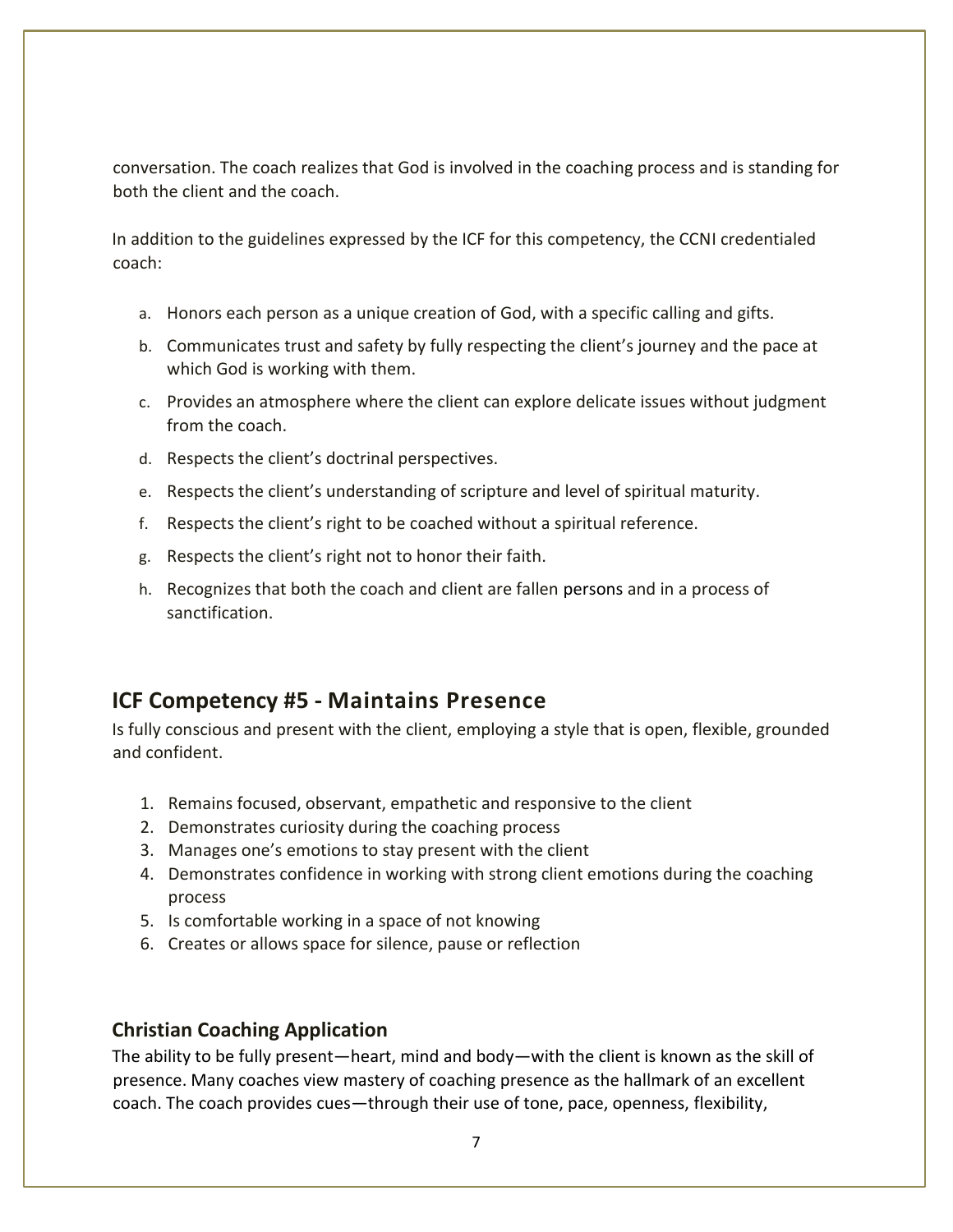unbiased inquisitiveness, and reflective comments—which convey that the coach is fully present *with* the client and the client is an important priority who is safe from judgment.

A biblically definitive example of presence was modeled by Jesus as he was traveling to heal a dying girl. Through the pandemonium of the crowd and the urgency of the moment, Jesus was able to separate himself and be fully present—heart, mind and body—with a sick outcast who had interrupted his journey. He displayed no judgment. There was no rush in his voice, no sense of irritation, no divided attention. Everything faded except his deep interest in what was occurring in the outcast's life (Luke 8:40-48).

By being fully present with her, Jesus conveyed two truths: she was important, and she was safe from judgment. He highly regarded the *current state* and *future being* of the woman as equally important as the competing priorities. It is with this same spirit of "high regard" and "deep interest" that we as coaches become fully present with our clients.

In addition to the guidelines expressed by the ICF for this competency, the CCNI credentialed coach:

- a. Imitates God's incarnational presence; as God is with us, we are fully and powerfully present with our clients.
- b. Places confidence in God's goodness and provision.
- c. Believes the very best for the client and has confidence that God's plan is good.
- d. Couples intuition with reliance on the guidance of the Holy Spirit.
- e. Expresses true Christian humility by remaining in a posture of not being in control or trying to control the client, the conversation, or the outcomes.
- f. Is open to not knowing everything and becomes sensitive to the Holy Spirit's inspiration that could shape a question, observation, direct communication or designing actions.

### **ICF Competency #6 - Listens Actively**

Focuses on what the client is and is not saying to fully understand what is being communicated in the context of the client systems and to support client self-expression.

1. Considers the client's context, identity, environment, experiences, values and beliefs to enhance understanding of what the client is communicating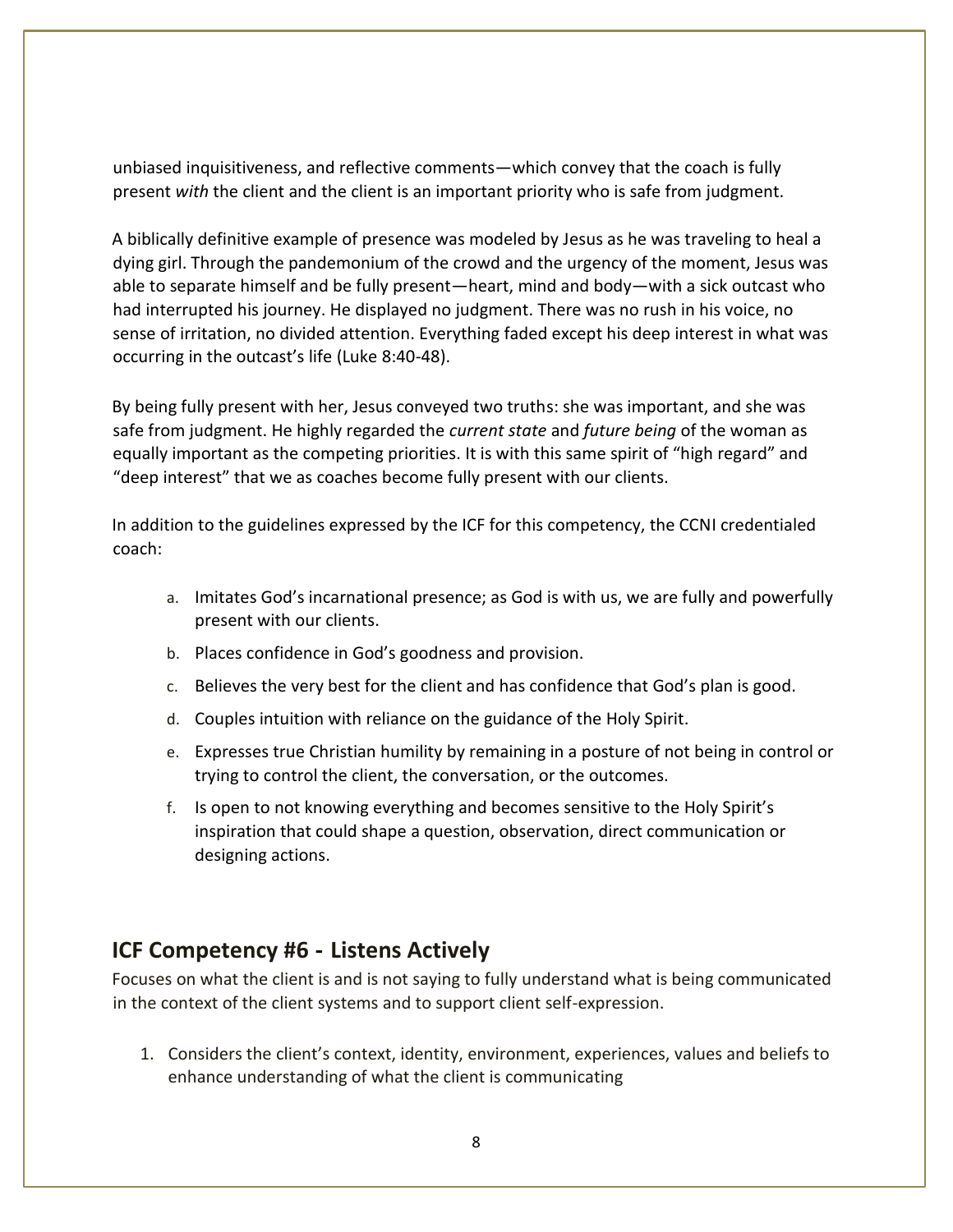- 2. Reflects or summarizes what the client communicated to ensure clarity and understanding
- 3. Recognizes and inquires when there is more to what the client is communicating
- 4. Notices, acknowledges and explores the client's emotions, energy shifts, non-verbal cues or other behaviors
- 5. Integrates the client's words, tone of voice and body language to determine the full meaning of what is being communicated
- 6. Notices trends in the client's behaviors and emotions across sessions to discern themes and patterns

### **Christian Coaching Application**

Active listening has two components: listening and responding reflectively. In coaching, listening is the ability to perceive the expressed idea, concern, perspective, attitude or belief from the client's point of view without judgment. This includes listening to what the client says and does not say. Responding reflectively is the coach's ability to reflect back what is heard from the client in an inquisitive manner.

In Christian coaching, the coach listens for another voice—that of the Holy Spirit. God is active in every person's life and will provide the client evidence of that activity. There is no specific method or strategy that would guarantee hearing the Holy Spirit. Nevertheless, assurance is provided when wisdom and discernment are sought (Prov. 20:27; Isa. 30:21; Luke 11:13; John 16:13; 1 Cor. 12:13; James 1:5, 15, 19).

The Christian coach listens for what is going on in the client as a whole—body, soul, mind, and spirit—and how these interrelate and influence the client's life, relationships, and faith. For example, we listen for the client's sense of identity and for incongruence between words and actions. We listen for beliefs, attitudes, and emotions so that we might bring what we hear to their awareness.

In addition to the guidelines expressed by the ICF for this competency, the CCNI credentialed coach:

- a. Creates space for the client to hear God's voice.
- b. Recognizes that the client is in the best position to discern God's activity and voice.

c. Supports the client in listening deeply and carefully without creating spiritual discord which would detract the client from hearing God's voice or the client's own thinking.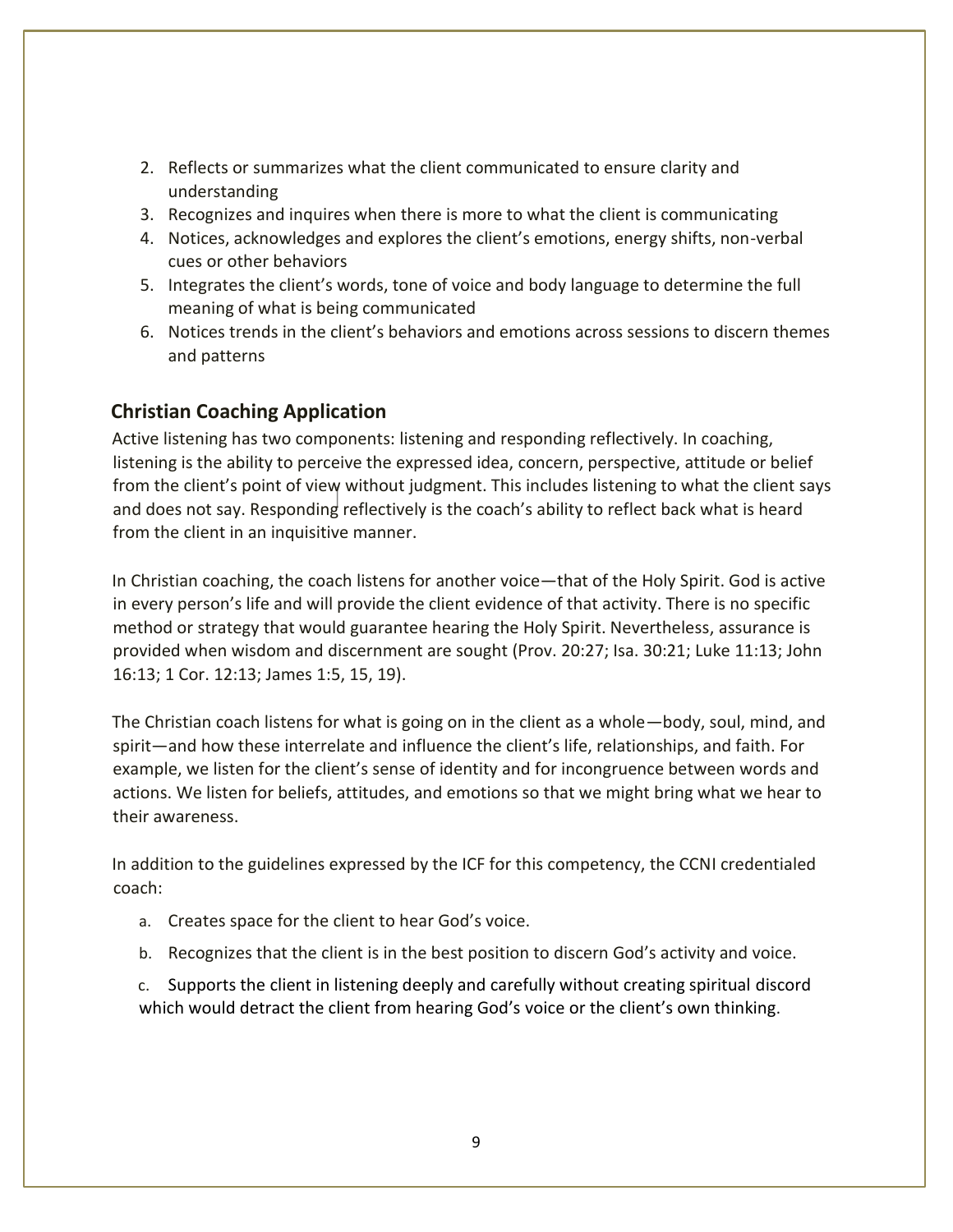# **ICF Competency #7 - Evokes Awareness**

Facilitates client insight and learning by using tools and techniques such as powerful questioning, silence, metaphor or analogy.

- 1. Considers client experience when deciding what might be most useful
- 2. Challenges the client as a way to evoke awareness or insight
- 3. Asks questions about the client, such as their way of thinking, values, needs, wants and beliefs
- 4. Asks questions that help the client explore beyond current thinking
- 5. Invites the client to share more about their experience in the moment
- 6. Notices what is working to enhance client progress
- 7. Adjusts the coaching approach in response to the client's needs
- 8. Helps the client identify factors that influence current and future patterns of behavior, thinking or emotion
- 9. Invites the client to generate ideas about how they can move forward and what they are willing or able to do
- 10. Supports the client in reframing perspectives
- 11. Shares observations, insights and feelings, without attachment, that have the potential to create new learning for the client

### **Christian Coaching Application**

The ability for a person to change is limited in the absence of new awareness or paradigm. The famous adage by Mark Twain, "If you always do what you've always done, you'll always get what you've always got," reflects the limits of our human capacity to break old cycles of thinking or doing. The effectiveness of the coaching partnership is augmented by the coach's ability to help the client reach new awareness. With new awareness comes the potential for lasting change.

In creating opportunity for new awareness, and therefore possible lasting change, the coach allows space for God's revelation of His plan and nature within the context of the coaching partnership. As a part of integrating and interpreting sources, the coach also helps the client watch for hidden or inward thoughts that God is bringing to their awareness. Together coach and client identify perspectives, attitudes, emotions, beliefs, values or life actions that may be incongruent with the client's faith or with the client's perception of God's direction or will.

The skill of creating awareness assumes a deeper dimension when it is coupled with seeking to know what God might be speaking into the situation and with identifying the measurement of new awareness with the "upward call of God" (Phil. 3:13-14).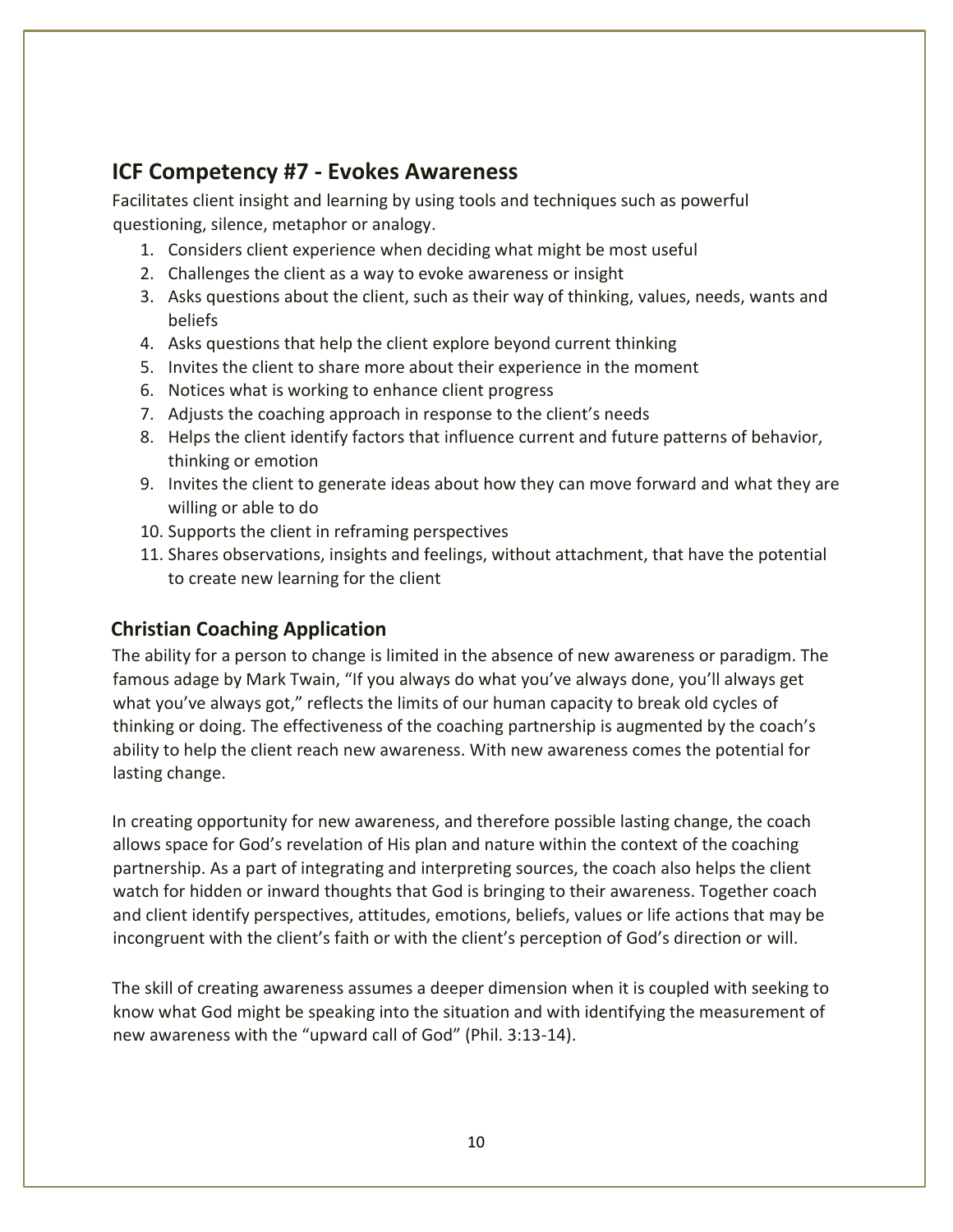Direct communication has two roles in coaching. First, it helps to provide a clear, articulate, jargon-free communication style for the coach. Second, it provides a platform for the coach to speak directly into the client's situation.

Direct communication is usually prefaced by something the coach heard or did not hear the client say. It may also be sparked by the voice of the Holy Spirit or even the coach's own inner voice. Jesus used direct communication quite effectively. However, unless Scripture specifically indicates, it is difficult to ascertain if his comments were based on human perception, the gift of spiritual discernment or revelation knowledge from God (Matt. 11:14-16; Mark 10:39; John 4:17; 14:6,).

The coach may or may not experience revelatory knowledge or employ the gift of spiritual discernment but can nonetheless offer the gift of direct communication to assist the client. Direct communication is most effective when we offer our insights to the client in an inquisitive manner and come from the perspective of love, grace and truth.

There is always a risk in offering direct communication. Direct communication can interrupt the flow of discovery as we interject a new paradigm into the consciousness of the client. That said, we coach not from fear of offending the client, but we offer our insights in faith that God is directing the coaching process. We offer direct communication in terms of allowing the client to reject or accept that communication.

The art of asking a properly placed question has a rich history. However, its function as a tool to help another reach a new paradigm is seldom used in everyday conversation.

Often times, instead of announcing, teaching, or explaining, Christ purposefully used the tool of powerful questioning to create new awareness for those who followed him. He modeled the use of questions, as well as parables, to help his followers develop new insights and to grasp spiritual principles (Mark 8:27-29). His questions helped his followers to see hidden motives and attitudes, but he also used them to draw from the follower their own answers—right, wrong or indifferent.

- a. Partners with the client in discovering how or what God might be speaking into the client's life.
- b. Helps the client explore how scripture and prayer can inform the session focus or the client's goals.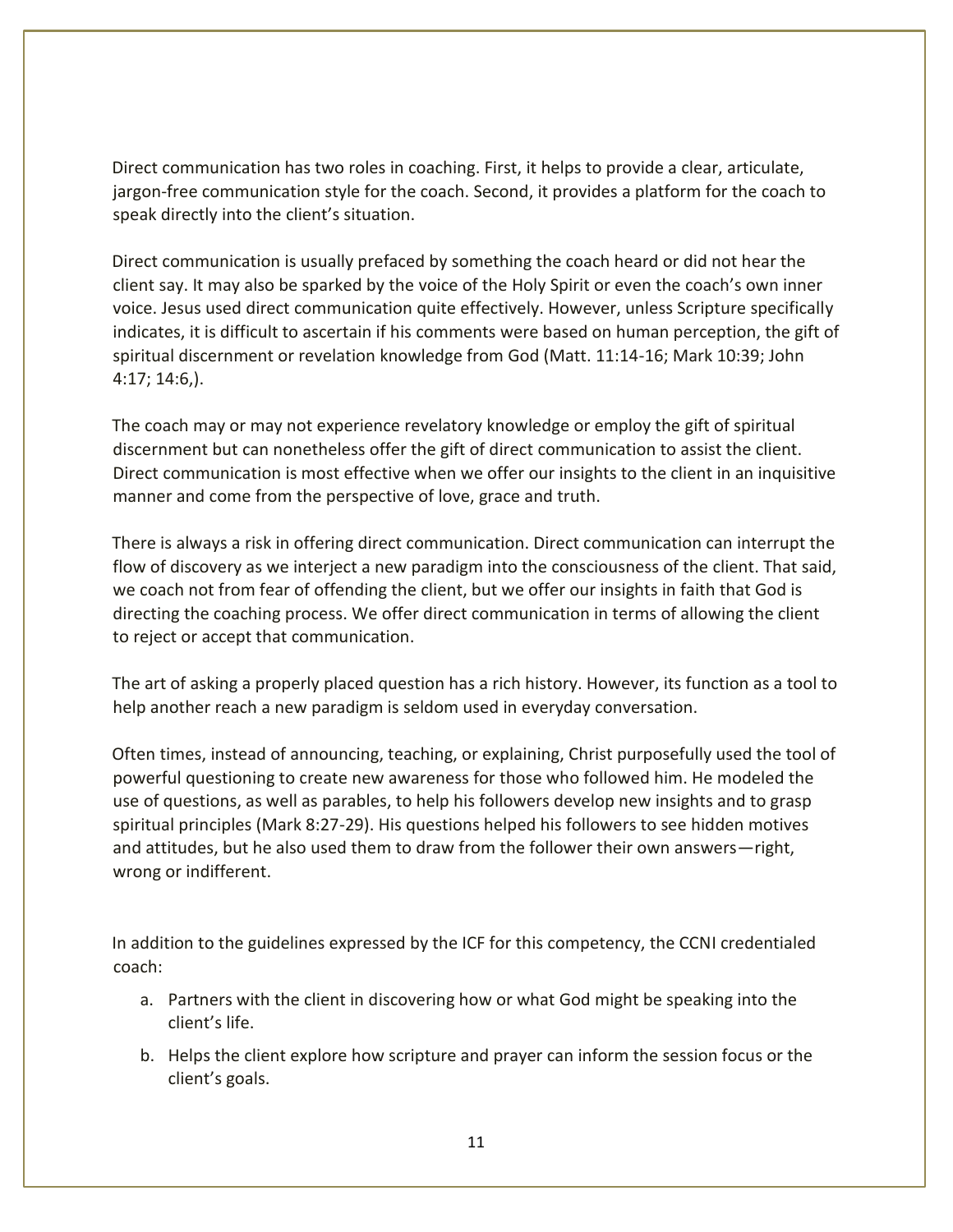- c. Is comfortable with the client disagreeing with God, even when scripture has given a clear command or instruction on a matter being considered by the client.
- d. Follows the model of Jesus in using questions, parables, stories and statements to give opportunity for the client to think creatively and explore new possibilities.
- e. Recognizes and encourages new awareness from God while not relying on direct revelation as the only source of new awareness in the coaching relationship.
- f. Follows the model of Jesus in using questions and statements to give opportunity for the client to think creatively and explore new possibilities.
- g. Is sensitive to their own tone when asking questions related to faith. Tone should not indicate judgment or an expected "right" answer.
- h. Avoids employing direct communication to direct or lead the client toward a particular belief, action or solution.

#### Possible questions

- What are the opportunities that God is presenting in these circumstances?
- What is the connection of this topic to what is God is speaking into your life?
- How open are you to what God might be saying?
- How does this affect your identity as a child of God?
- What part of this is important to you in God's scheme of things?

# **ICF Competency #8 - Facilitates Client Growth**

Partners with the client to transform learning and insight into action. Promotes client autonomy in the coaching process.

- 1. Works with the client to integrate new awareness, insight or learning into their worldview and behaviors
- 2. Partners with the client to design goals, actions and accountability measures that integrate and expand new learning
- 3. Acknowledges and supports client autonomy in the design of goals, actions and methods of accountability
- 4. Supports the client in identifying potential results or learning from identified action steps
- 5. Invites the client to consider how to move forward, including resources, support and potential barriers
- 6. Partners with the client to summarize learning and insight within or between sessions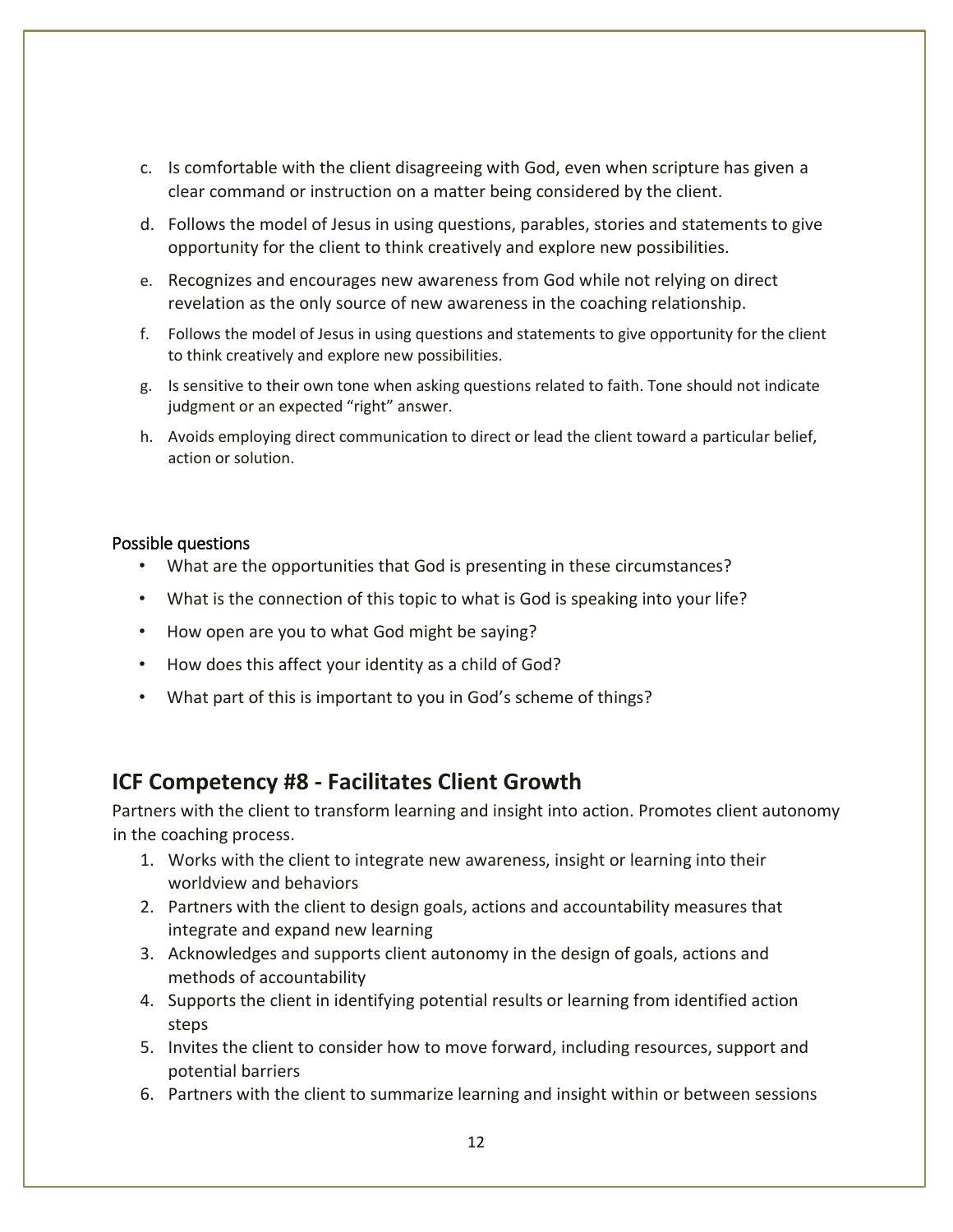- 7. Celebrates the client's progress and successes
- 8. Partners with the client to close the session

### **Christian Coaching Application**

These action-oriented coaching skills assist the client in discovering options, taking risks, exploring new territory, accomplishing goals and taking ownership. Actions bring real change into the client's life, often replacing old habits, attitudes or belief systems. The opportunity for the client to experience new awareness, insights and learning is a natural result of moving forward. It is a competency that celebrates and challenges the client in terms of their stated goals and progress.

In Christian coaching, we fully support this type of exploration and action. Planning and goal setting are encouraged in scripture (Prov. 6:6-11). We further encourage our clients to consider actions that align with God's priority for their lives (Prov. 21:5; Matt. 6:33-34; James 4:13-15). The fact that God has plans for our lives speaks of His loving nature and the assurance of eternal works. Further, we are assured that as we make room for God to speak into our situations, He will determine our steps (Prov. 16:9).

- a. Includes faith in discussions about motivation and accountability while maintaining appropriate ownership of awareness and decisions with client.
- b. Recognizes prayer as a legitimate action, while remaining sensitive to clients who may use prayer as a euphemism for "doing nothing."
- c. Recognizes that the client may choose actions that the client feels may be morally or biblically unethical and is able to navigate that opportunity with the client without compromising the coaching conversation.
- d. Uses scripture as a source for learning, when appropriate.
- e. Asks, "What do you think God wants?" as a truly curious question and never as leading question.
- f. Leverages the client's faith and values in crafting questions that will resonate and draw forth the client's best thinking.
- g. Shares perception or intuition but does not assume it is truth; seeks to confirm insight with the client.
- h. Invites, and sometimes challenges, the client to consider different perspectives without assuming there is a right perspective or that the coach's perspective should be adopted, even on matters of faith.